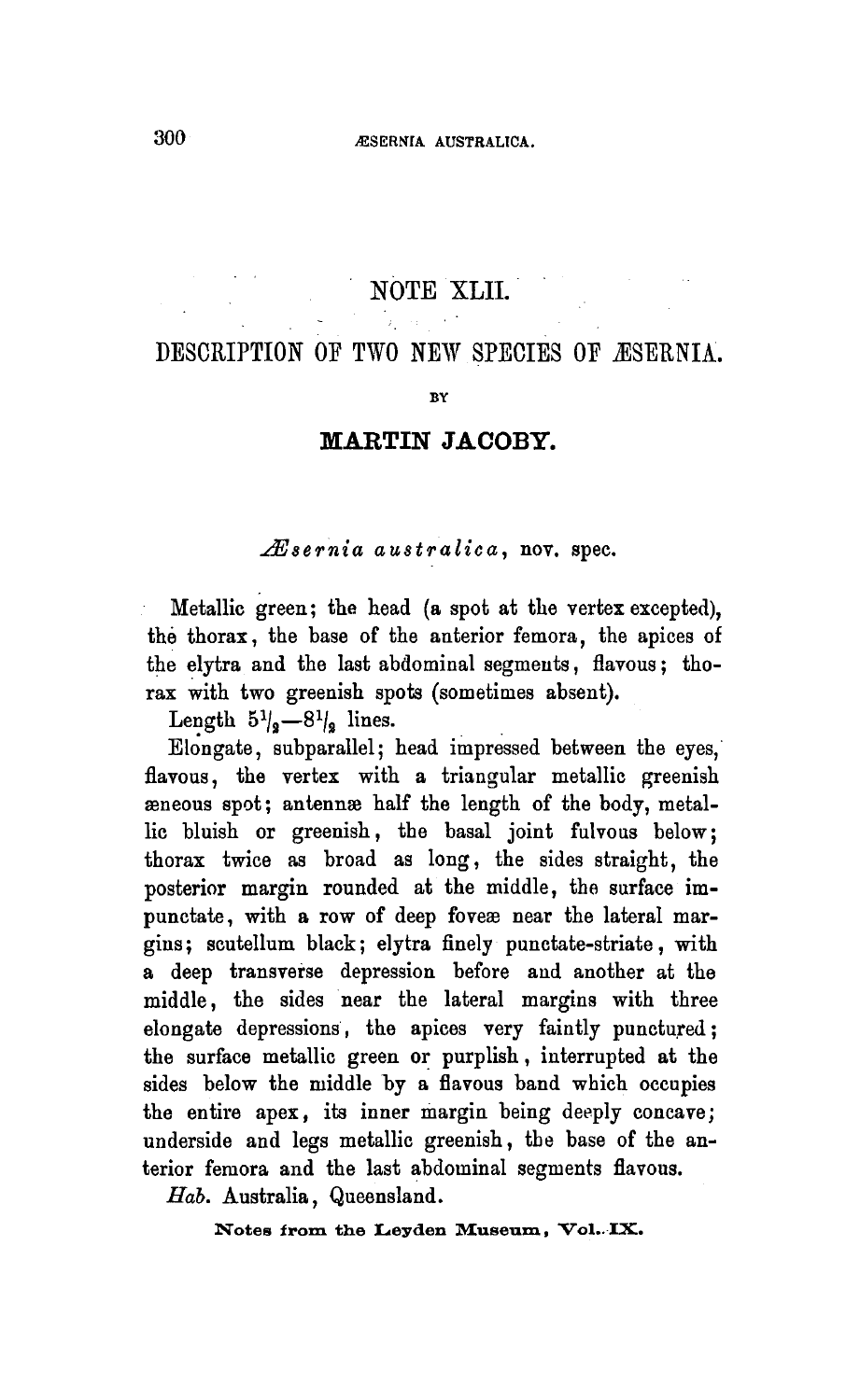The species of  $\mathcal{A}$  escribed here, and of which more than 30 specimens are before me which have been kindly sent to me for examination by Mr. Neervoort van de Poll, seems to be intermediate between A. Whitei Baly and A. splendens Guér. It differs from the first in the shorter antennae, the smaller greenish spot at the vertex of the head and in the pattern of the elytra, which, instead of having <sup>a</sup> narrow transverse fulvous band as in A. Whitei have their entire apices and part of the sides flavous; this colour forms <sup>a</sup> broad lateral band, extending upwards to the first third of the elytra, the anterior edge of this band is straight and acutely separated from the metallic portion which extends posteriorly along the suture in a broadly rounded angle, causing the inner margin of the flavous band to assume a concave shape; the two small lateral greenish spots of the thorax are as often absent as present, and the femora are either entirely metallic or with <sup>a</sup> fulvous upper or lower margin. The colour of the thorax and the shape of the elytral flavous band separates A. australica from A. splendens.

Of the present genus, no species was previously known from Australia. I give here the description of another apparently new species contained in my collection, and of which <sup>a</sup> variety has also been received by Mr. van de Poll from Australia.

## Æsernia latefasciata, nov. spec.

Metallic green; antennae black; head and thorax fulvous; elytra dark metallic blue, finely punctate-striate, a broad transverse band below the middle, flavous or fulvous; the base of the femora and the last abdominal segment, fulvous.

Var. Elytra entirely metallic violaceous blue.

Length <sup>8</sup> lines.

 $H_{ab}$ . Port Moresby, New Guinea (coll. Jacoby); the variety: Australia, Queensland (coll. van de Poll).

Notes from the Leyden Museum, Vol. IX.